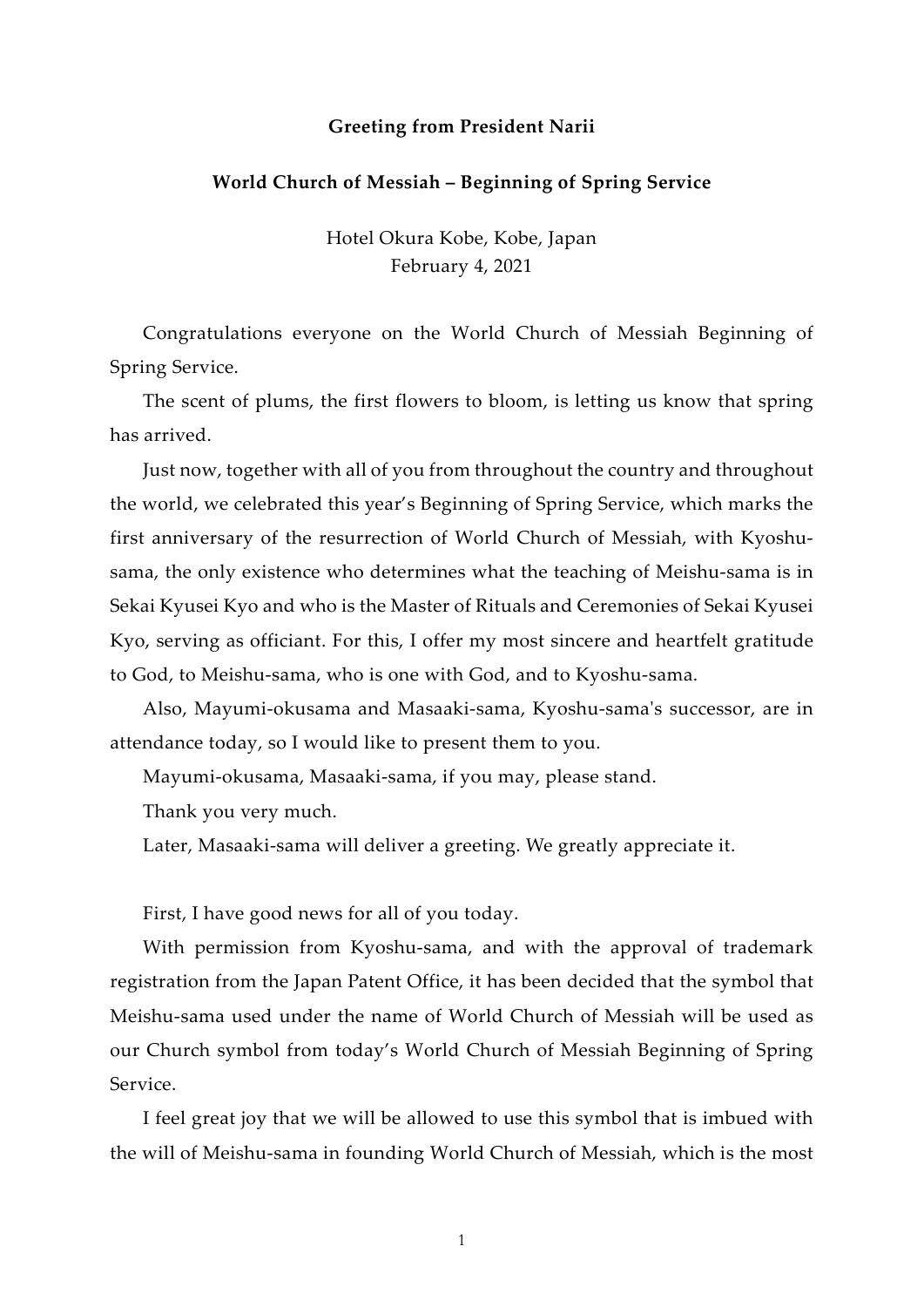important point of origin for us members of World Church of Messiah, as the new Church symbol. At the same time, the great responsibility of being allowed to be a member of this World Church of Messiah makes me feel that I must brace myself.

Together with all of you, I would like to express our sincere gratitude to Kyoshu-sama for allowing this.

For details, please see the program that was handed out to you today.

Last year, under Kyoshu-sama, we were allowed to witness the resurrection of World Church of Messiah, a major auspicious event that will be remembered in human history, and we were allowed to start on a new path. In addition, from January 1 of this year, we have received permission to use the holy divine names to worship God, our true Father, and the liturgical rituals and ceremonies have been unified all over the world.

As I chant the same divine names as everyone in the world who are connected to World Church Messiah and offer the Lord's Prayer along with the Words of Prayer on a daily basis, I have come to an understanding that I am not the one who is facing God and that perhaps it is God who is always looking and coming toward us, all humanity, and our ancestors.

Furthermore, under the will of God, Meishu-sama is in unity with Jesus, and the truth of the name of Messiah and the truth of the Second Coming of Christ have been made clear by Kyoshu-sama and by Masaaki-sama for the first time since the creation of the world. The great miracle that I have received of being allowed to serve in proclaiming the true salvation in the history of humanity makes my heart tremble.

I give deep thought to the blessing that my unforgivable self has been forgiven by the atoning blood of Jesus, which Kyoshu-sama clearly expressed is the foundation of the Transition from Night to Day. At the same time, I strongly feel that I would like to do my utmost under Kyoshu-sama to respond to the will of God and the will of Meishu-sama and Jesus, with permission to widely proclaim the true salvation.